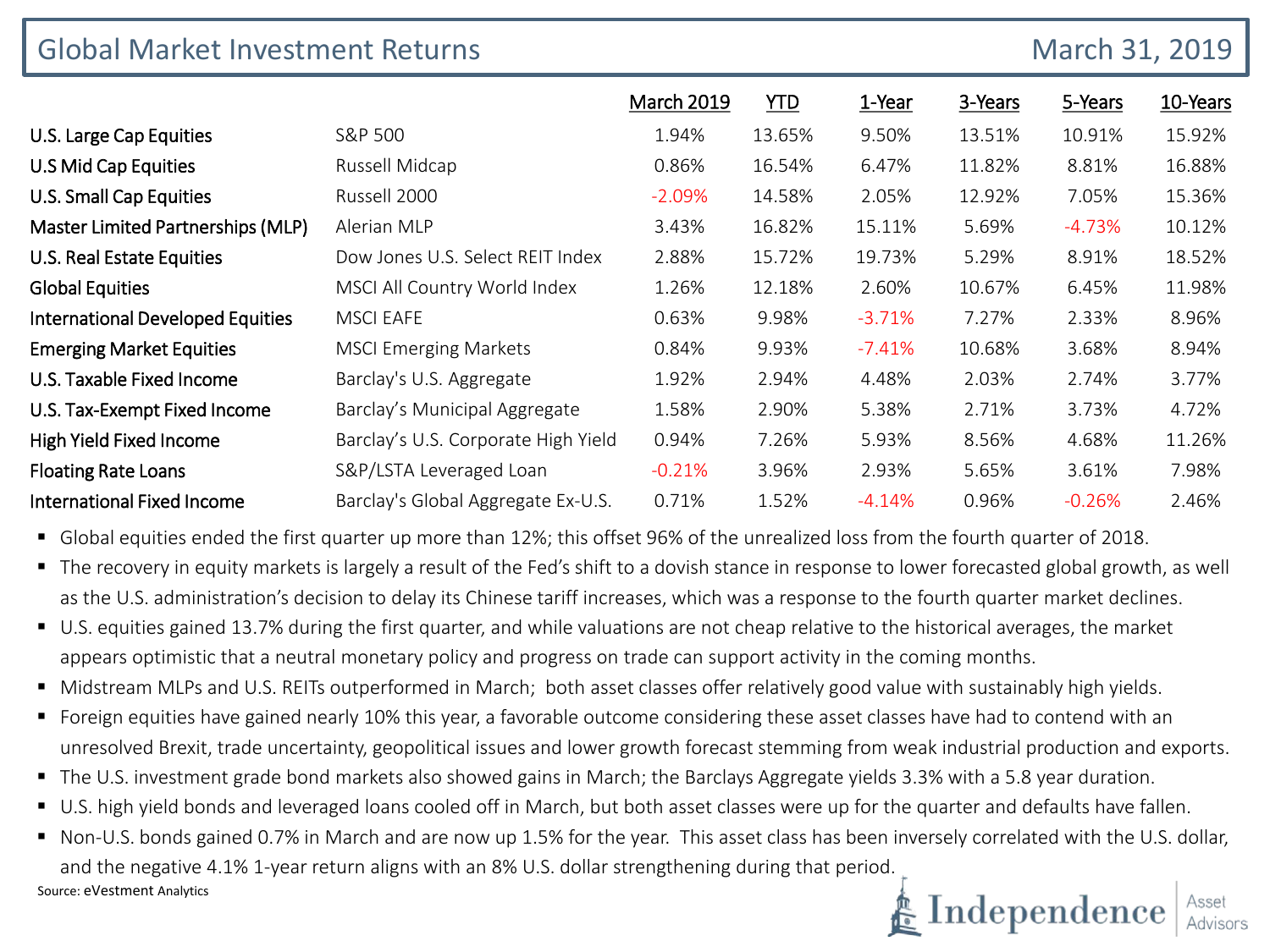## Canadian Economic & Currency Review March 31, 2019

### Economic Update

The Canadian dollar is currently trading at 0.7501 against the U.S. dollar (April 2, 2019). Year-to-date, the Canadian dollar has strengthened 2.3% against the U.S. dollar; it weakened 7.9% against the USD in 2018.

The movement of the Canadian dollar appears to be tied to oil prices. This is supported by a rolling correlation between the currency and the commodity of nearly 90%. This correlation is due, in large part, to the amount of the nation's total foreign exchange earnings that are collected through crude oil sales.

#### Interest Rate Update

The Bank of Canada held its benchmark interest rate steady at 1.75% when it met in early March. Currently, the market is pricing in an 8% chance the central bank will cut rates in April. While this scenario seems unlikely, it does call into question the possibility of future rate hikes, especially since the economic slowdown that began at the end of last year has been a bit worse than expected.

| <b>Date Range</b> | <b>CAD to USD</b> | $+/-$   |                                                          | 12h      |  |  |  |  |  |
|-------------------|-------------------|---------|----------------------------------------------------------|----------|--|--|--|--|--|
| March             | 0.7595-0.7495     | $-1.3%$ | <b>USD to CAD</b><br>1.40                                |          |  |  |  |  |  |
| Year-to-Date      | 0.7329-0.7495     | $+2.3%$ |                                                          | 1D<br>1W |  |  |  |  |  |
| 1-Year            | 0.7754-0.7495     | $-3.3%$ | 1.35<br>м                                                | 1M       |  |  |  |  |  |
| <b>USD to CAD</b> | 30-Days           | 90-Days | $\sim$<br>monthy<br>1.30                                 |          |  |  |  |  |  |
| High              | 1.34453           | 1.36299 | Vintur<br>In                                             |          |  |  |  |  |  |
| Low               | 1.32850           | 1.30907 | 1.25                                                     | 2Y<br>5Y |  |  |  |  |  |
| Average           | 1.33674           | 1.32879 |                                                          | 10Y      |  |  |  |  |  |
| Volatility        | 0.29%             | 0.35%   | 1.20<br>Jul<br>Sep<br>Nov<br><b>Jan 19</b><br>Mar<br>May |          |  |  |  |  |  |

Source: www.xe.com